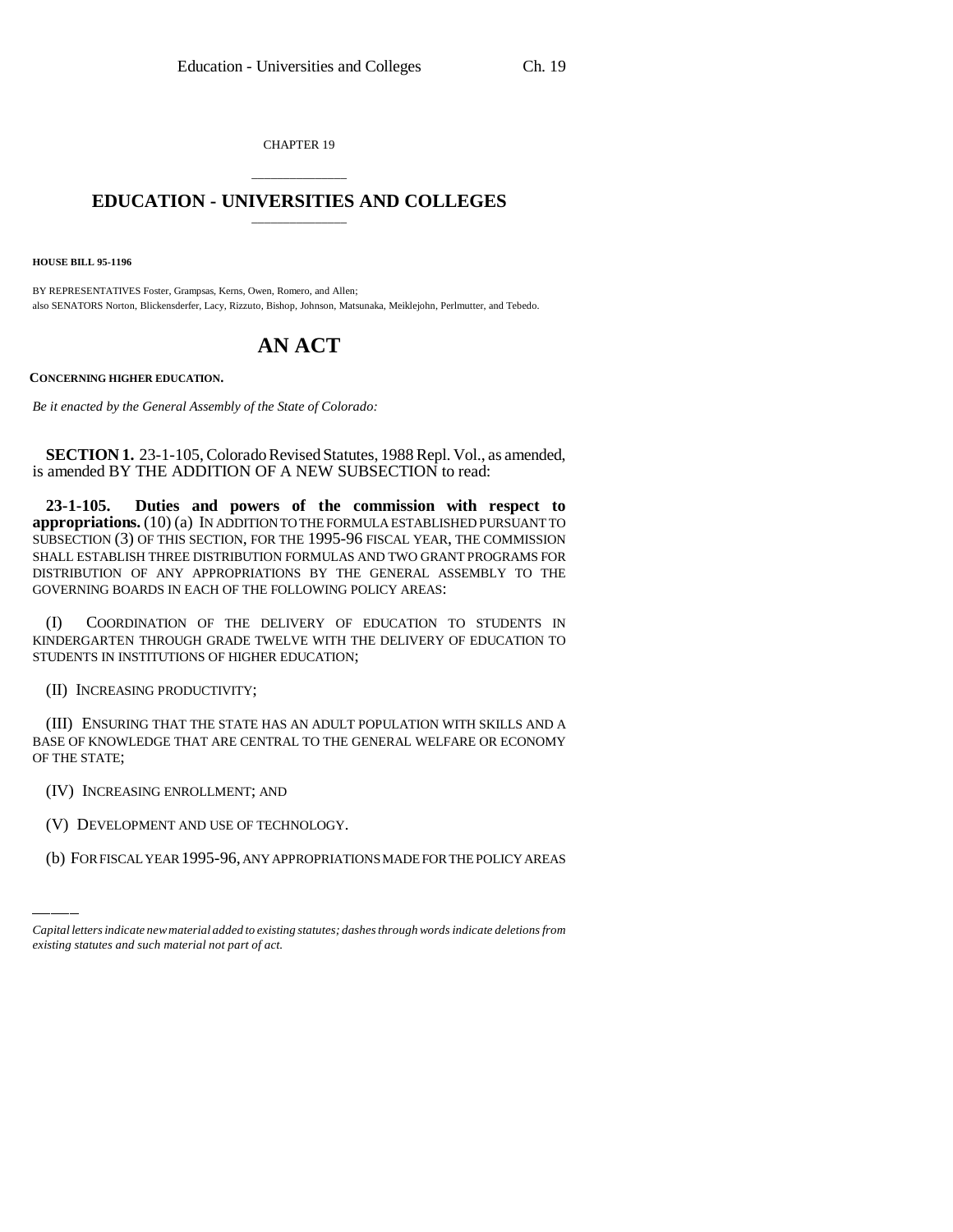## Ch. 19 Education - Universities and Colleges

SPECIFIED IN SUBPARAGRAPHS (II) TO (IV) OF PARAGRAPH (a) OF THIS SUBSECTION (10) SHALL BE DISTRIBUTED PURSUANT TO DISTRIBUTION FORMULAS ADOPTED BY THE COMMISSION AS PROVIDED IN SUBSECTION (3.5) OF THIS SECTION. NOTWITHSTANDING THE PROVISIONS OF SUBSECTION (3.5) OF THIS SECTION, ANY APPROPRIATIONS MADE FOR THE POLICY AREAS SPECIFIED IN SUBPARAGRAPHS (I) AND (V) OF PARAGRAPH (a) OF THIS SUBSECTION (10) SHALL BE MADE IN A SINGLE LINE ITEM TO THE COMMISSION FOR DISTRIBUTION BY GRANT PROGRAMS ESTABLISHED BY THE COMMISSION PURSUANT TO THE PROVISIONS OF SECTION 23-1-122.

(c) THE COMMISSION SHALL BASE THE DISTRIBUTION FORMULAS AND GRANT PROGRAMS REQUIRED PURSUANT TO THIS SUBSECTION (10) ON THE PARAMETERS AND MEASURES ESTABLISHED IN SECTION 23-1-122. APPLICATION OF THE DISTRIBUTION FORMULAS AND GRANT PROGRAMS TO EACH INSTITUTION OF HIGHER EDUCATION SHALL NOT RESULT IN AN EXPANSION OF ANY INSTITUTION'S ROLE AND MISSION.

(d) THE COMMISSION SHALL CONSIDER THE LOCAL DISTRICT COLLEGES AND AREA VOCATIONAL SCHOOLS IN DISTRIBUTING ANY MONEYS THAT MAY BE APPROPRIATED TO FUND THE POLICY AREAS. THE LOCAL DISTRICT COLLEGES AND AREA VOCATIONAL SCHOOLS MAY APPLY DIRECTLY TO THE COMMISSION TO RECEIVE GRANTS UNDER THE POLICY AREAS.

**SECTION 2.** 23-1-122 (1), Colorado Revised Statutes, 1988 Repl. Vol., as amended, is amended, and the said 23-1-122 is further amended BY THE ADDITION OF THE FOLLOWING NEW SUBSECTIONS, to read:

**23-1-122. Commission directive - separately funded policy areas.** (1) The general assembly hereby finds that, because of the limited availability of state resources and the increasing educational needs of the residents of Colorado, the allocation of state resources to the specific policy areas within higher education that will most benefit the residents of Colorado is of increasing importance and of high priority to the general assembly. The general assembly further finds that the funding of higher education in Colorado is a policy decision that is intended to reward excellence in education and increases in services which are demanded by and beneficial to the state of Colorado and its citizens. It is therefore the intent of the general assembly that the commission apply the parameters and measures specified in this section to distribute to the governing boards any amount which the general assembly may appropriate to the policy areas specified in this section and that such distributions be made in concert with the unique role and mission of each institution of higher education so as not to expand such role and mission. Such distribution shall be in accordance with the distribution formulas AND GRANT PROGRAMS established by the commission as required in section 23-1-105 (9) AND (10).

(7) (a) FOR THE 1995-96 FISCAL YEAR, ADDITIONAL APPROPRIATIONS MAY BE AVAILABLE, THROUGH A COMPETITIVE GRANT PROCESS, TO GOVERNING BOARDS THAT HAVE IN PLACE OR ESTABLISH PROGRAMS OR SERVICES THAT COORDINATE THE DELIVERY OF EDUCATION TO STUDENTS IN KINDERGARTEN THROUGH GRADE TWELVE WITH THE DELIVERY OF EDUCATION TO STUDENTS IN INSTITUTIONS OF HIGHER EDUCATION. SUCH PROGRAMS OR SERVICES SHALL FALL WITHIN THE FOLLOWING PARAMETERS:

(I) PROGRAMS THAT SUPPORT SYSTEMIC REFORM IN K-12 EDUCATION TO RAISE THE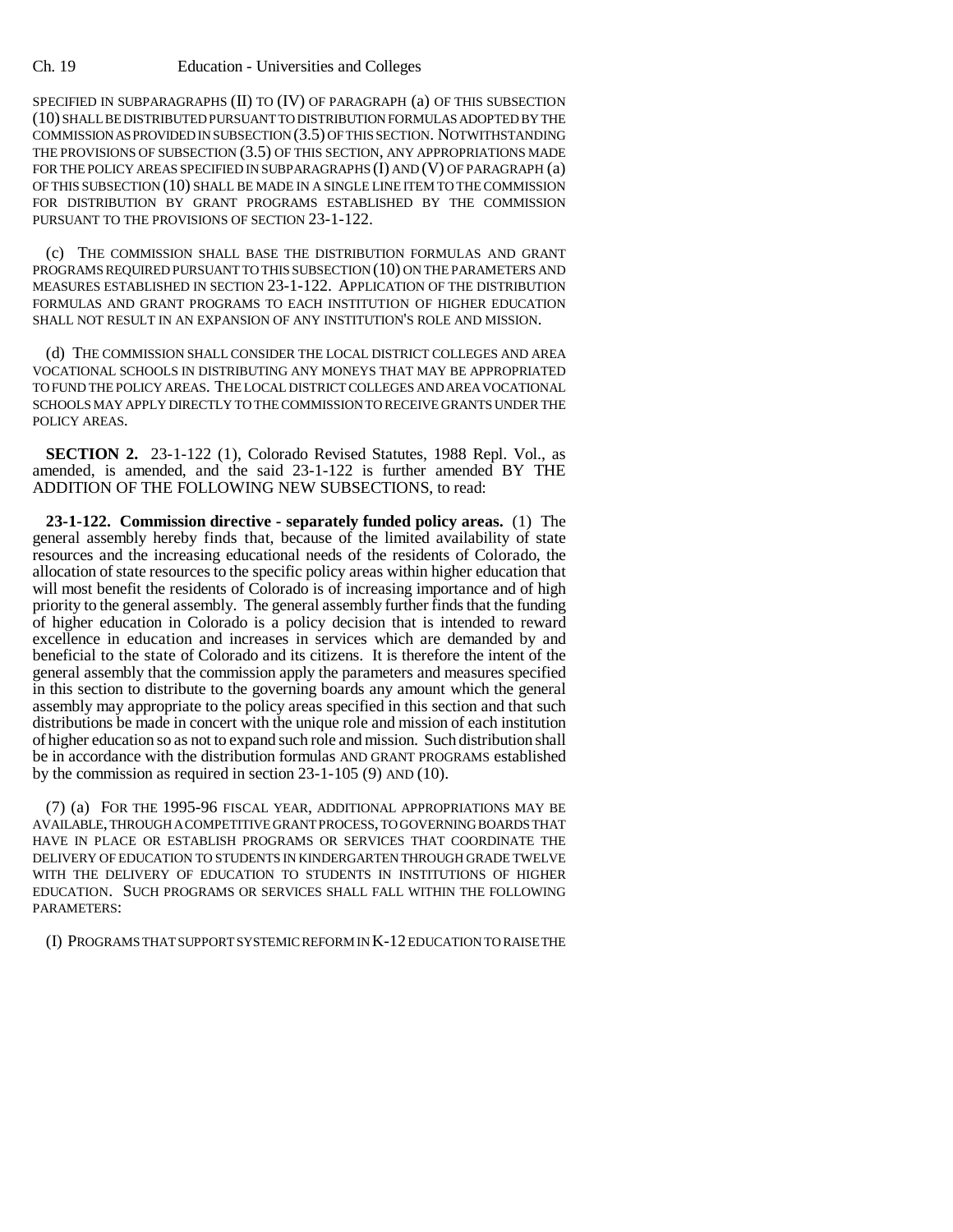ACHIEVEMENT LEVELS OF ALL STUDENTS AND EFFORTS TO ALIGN HIGHER EDUCATION ADMISSION REQUIREMENTS WITH THESE HIGHER ACHIEVEMENT LEVELS, INCLUDING BUT NOT LIMITED TO:

(A) PROGRAMS TO DEVELOP INSTITUTIONAL REQUIREMENTS THAT CLEARLY SPECIFY THE KNOWLEDGE, SKILLS, AND PROFICIENCIES STUDENTS NEED FOR ENTRANCE INTO AND SUCCESS AT THE INSTITUTION; AND

(B) PROGRAMS TO PROVIDE EFFECTIVE COMMUNICATION WITH SECONDARY SCHOOLS AND WITH PROSPECTIVE STUDENTS OF THE CAPABILITIES REQUIRED FOR FRESHMAN STUDENTS TO SUCCEED AT THE INSTITUTION.

(II) PROGRAMS THAT COMBINE THE EFFORTS OF SECONDARY SCHOOLS AND INSTITUTIONS OF HIGHER EDUCATION, INCLUDING COMMUNITY COLLEGES AND VOCATIONAL EDUCATION PROGRAMS, TO ENABLE STUDENTS TO COMPLETE PROGRAMS OF POSTSECONDARY EDUCATION QUICKLY AND EFFICIENTLY;

(III) PROGRAMS FOR SHARING FACULTY, ADMINISTRATORS, EDUCATIONAL AND NONEDUCATIONAL SERVICES, FACILITIES, AND OTHER RESOURCES BETWEEN ANY SCHOOL DISTRICT OR ANY PUBLIC SCHOOL AND ANY INSTITUTION OF HIGHER EDUCATION;

(IV) PROGRAMS TO FOSTER FACULTY-TO-FACULTY EXCHANGES BETWEEN INSTITUTIONS OF HIGHER EDUCATION AND PUBLIC SECONDARY SCHOOLS AND TO COORDINATE CURRICULUM DEVELOPMENT BETWEEN THE SECONDARY AND POSTSECONDARY LEVELS;

(V) PROGRAMS TO PROVIDE JOINT EDUCATIONAL EXPERIENCES FOR STUDENTS IN KINDERGARTEN THROUGH GRADE TWELVE AND POSTSECONDARY STUDENTS;

(VI) PROGRAMS THAT OFFER EFFECTIVE EDUCATIONAL PROGRAMS TO STUDENTS IN KINDERGARTEN THROUGH GRADE TWELVE THROUGH THE USE OF TECHNOLOGY;

(VII) PROGRAMS, IN ACCORDANCE WITH THE REQUIREMENTS OF SECTION 23-1-119, UNDER WHICH THE INSTITUTION OF HIGHER EDUCATION REPORTS TO THE SECONDARY PUBLIC EDUCATION SYSTEM CONCERNING THE SKILLS AND ABILITIES, AND LEVEL OF PROFICIENCY THEREOF, NECESSARY FOR FIRST-YEAR STUDENTS, THE LEVEL OF PROFICIENCY IN SUCH SKILLS AND ABILITIES CURRENTLY EXHIBITED BY FIRST-YEAR STUDENTS, THE LEVEL OF ACHIEVEMENT CURRENTLY EXHIBITED BY FIRST-YEAR STUDENTS, AND ANY OTHER INFORMATION THAT WILL PROVIDE A BETTER TRANSITION FOR STUDENTS BETWEEN THE TWO EDUCATION SYSTEMS;

(VIII) PROGRAMS TO ENCOURAGE CAPABLE SECONDARY STUDENTS TO COMPLETE POSTSECONDARY-LEVEL WORK, INCLUDING PROVIDING FRESHMAN TUITION INCENTIVES BY GRANTING ANY RESIDENT FRESHMAN STUDENT A ONE-TIME TUITION CREDIT IN THE AMOUNT PAID BY THE STUDENT TO TAKE AN ADVANCED PLACEMENT TEST IF THE STUDENT PROVES THAT HE OR SHE HAS PASSED THE TEST AND RECEIVED COLLEGE CREDIT. NOTWITHSTANDING THE PROVISIONS OF PARAGRAPH (b) OF THIS SUBSECTION (7), ANY INSTITUTION OF HIGHER EDUCATION THAT RECEIVES MONEYS PURSUANT TO THIS SUBPARAGRAPH (VIII) SHALL ANNUALLY RECEIVE THE AMOUNT GRANTED IN TUITION CREDITS PURSUANT TO THIS SUBPARAGRAPH (VIII) FOR RESIDENT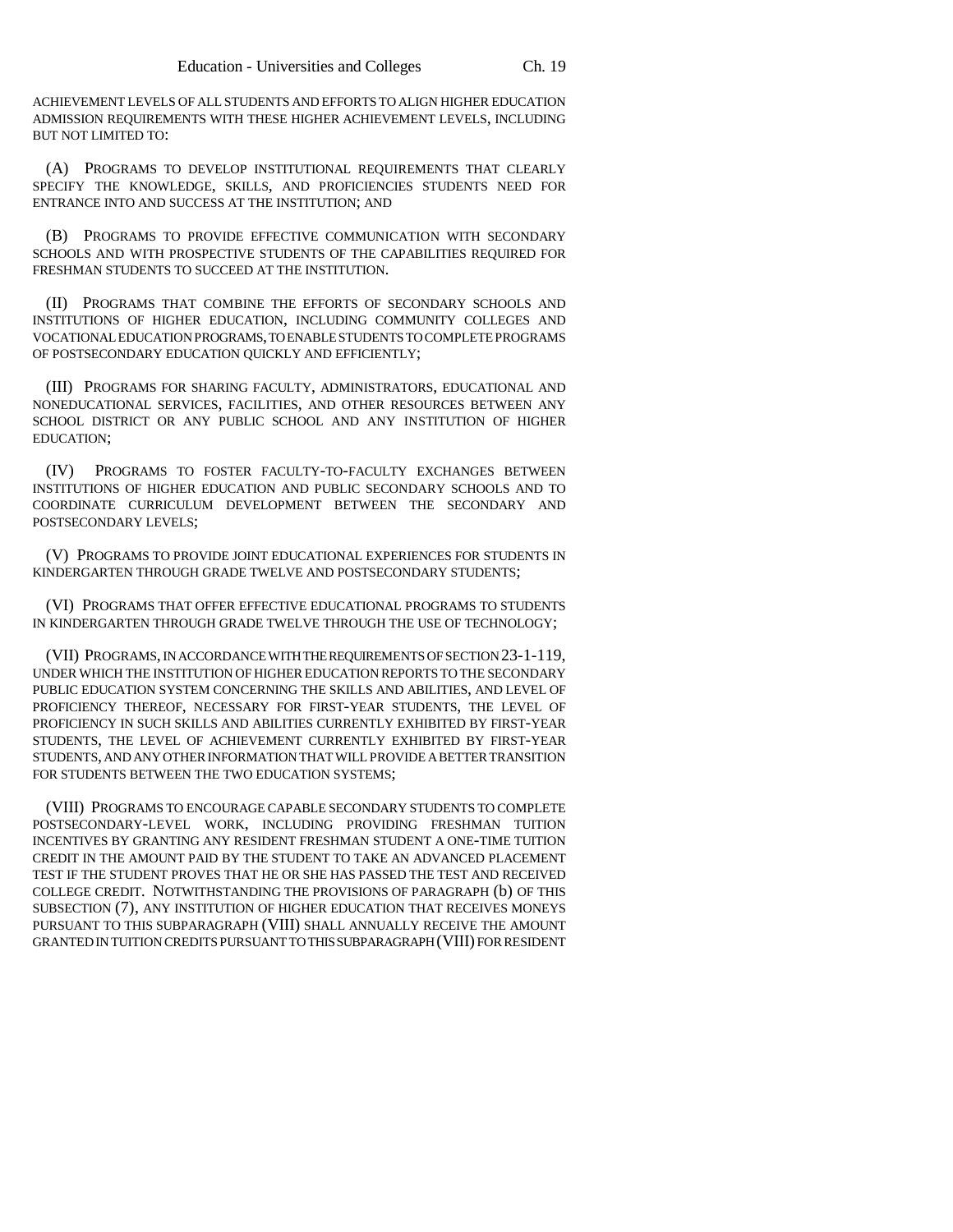FRESHMEN STUDENTS AT THE INSTITUTION, OR A PERCENTAGE OF SAID AMOUNT, AS A NONCOMPETITIVE GRANT, THE AMOUNT OF WHICH IS DETERMINED BY THE COMMISSION.

(b) THE COMMISSION SHALL ESTABLISH AND ADMINISTER THE COMPETITIVE GRANT PROCESS FOR DISTRIBUTING FUNDS UNDER THIS SUBSECTION (7), INCLUDING SETTING TIME FRAMES FOR SUBMISSION OF APPLICATIONS TO THE COMMISSION AND DECISIONS REGARDING SUCH APPLICATIONS, DETERMINING WHICH GOVERNING BOARDS WILL RECEIVE FUNDS, AND DETERMINING THE AMOUNT RECEIVED BY SUCH GOVERNING BOARDS.

(8) (a) FOR THE 1995-96 FISCAL YEAR, ADDITIONAL APPROPRIATIONS MAY BE AVAILABLE TO THE GOVERNING BOARDS TO REWARD OR ENCOURAGE PRODUCTIVITY THAT CONCENTRATES ON DELIVERY OF EFFICIENT AND PRODUCTIVE, YET HIGH QUALITY, EDUCATION. IN THIS REGARD, ALL FACULTY SHALL BE ASSUMED TO HAVE A TEACHING ROLE. IN DEVELOPING A DISTRIBUTION FORMULA FOR ANY FUNDS ALLOCATED UNDER THIS SUBSECTION (8), THE COMMISSION SHALL GIVE EQUAL CONSIDERATION TO EACH OF THE PARAMETERS SPECIFIED IN PARAGRAPH (b) OF THIS SUBSECTION (8) AND SHALL NOT TAILOR THE DISTRIBUTION FORMULA TO INCLUDE CONSIDERATION OF ANY INSTITUTION'S ROLE AND MISSION.

(b) A GOVERNING BOARD MAY RECEIVE FUNDS PURSUANT TO THIS SUBSECTION (8) BY DEMONSTRATING AN EMPHASIS, OR INCREASING ITS EMPHASIS, ON PRODUCTIVITY BY IMPLEMENTING STRUCTURAL CHANGES AND REQUIREMENTS WITHIN THE FOLLOWING PARAMETERS:

(I) INCREASING THE NUMBER OF SECTIONS AVAILABLE FOR STUDENTS IN HIGH-DEMAND REQUIRED COURSES IF AN INSUFFICIENT NUMBER OF SUCH SECTIONS EXISTS;

(II) INCREASING THE NUMBER OR DEMONSTRATING A HIGH NUMBER OF UNDERGRADUATE AND GRADUATE TEACHING HOURS, UNDERGRADUATE AND GRADUATE STUDENT CONTACT HOURS, AND UNDERGRADUATE AND GRADUATE ADVISING HOURS COMPLETED BY FULL-TIME FACULTY;

(III) INCREASING THE RATIO OR DEMONSTRATING A HIGH RATIO OF TEACHING FACULTY TO NONTEACHING FACULTY AND STAFF;

(IV) INCREASING THE PERCENTAGE OR DEMONSTRATING A HIGH PERCENTAGE OF FULL-TIME OR PART-TIME FACULTY WHO TEACH UNDERGRADUATE OR GRADUATE STUDENTS;

(V) REDUCING OR DEMONSTRATING LOW ADMINISTRATIVE OVERHEAD COSTS;

(VI) ESTABLISHING JOINT VENTURES WITH OTHER INSTITUTIONS OF HIGHER EDUCATION TO ENABLE STUDENTS TO TAKE CLASSES AT THE FRESHMAN AND SOPHOMORE LEVELS AT COMMUNITY COLLEGES AND FINISH THEIR DEGREES AT FOUR-YEAR COLLEGES OR RESEARCH UNIVERSITIES. SUCH JOINT VENTURES SHALL PROVIDE FOR COORDINATION OF CURRICULUM AND FACULTY BETWEEN THE INSTITUTIONS AND AGREEMENTS TO ENSURE THE TRANSFER OF CREDITS SO THAT TRANSFERRING STUDENTS CAN COMPLETE A DEGREE IN FOUR YEARS.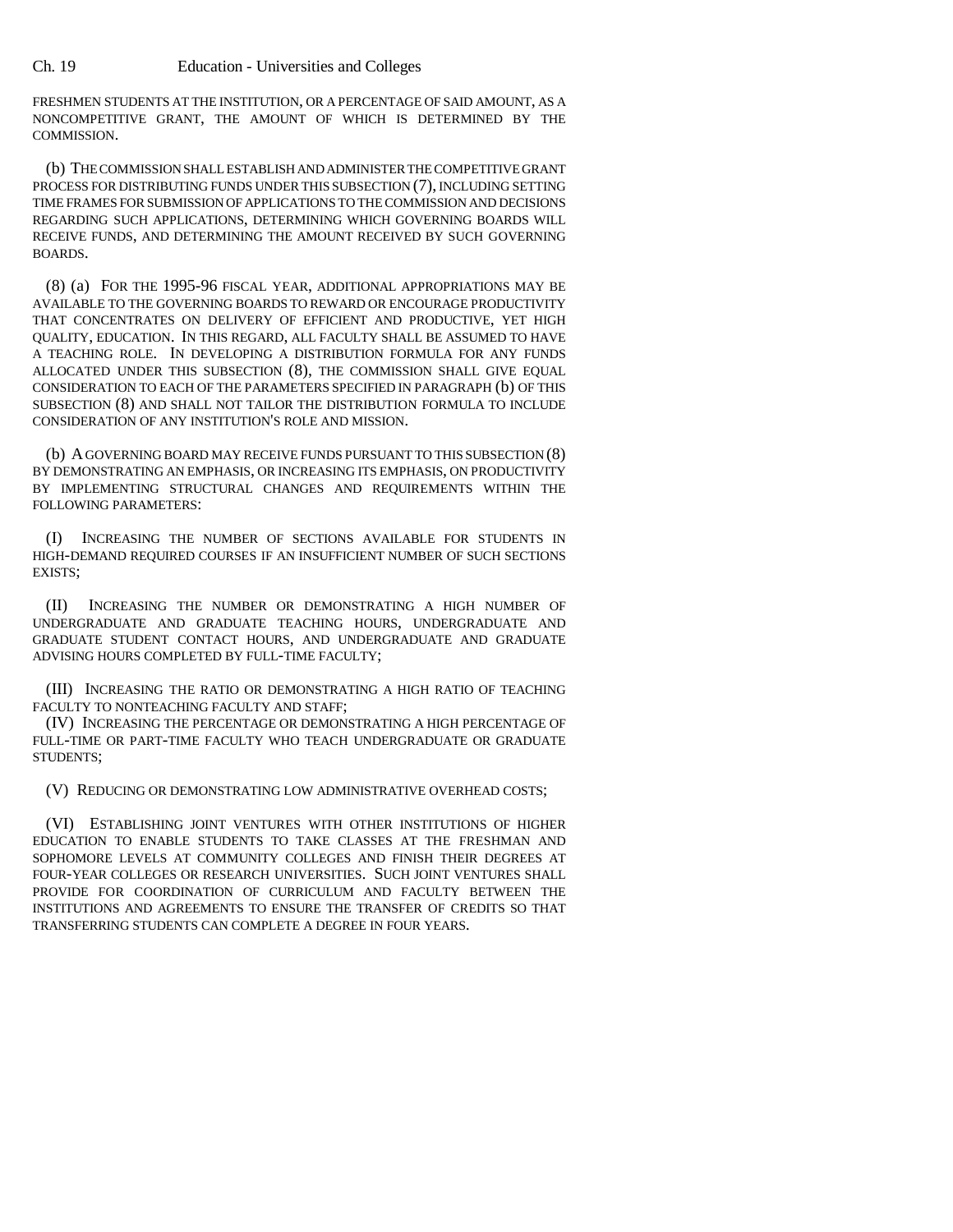(VII) INCREASING THE NUMBER OR DEMONSTRATING A HIGH NUMBER OF STUDENTS WHO GRADUATE WITHIN FIVE YEARS OF MATRICULATION; AND

(VIII) DEMONSTRATING A HIGH RATE OF RETENTION OR INCREASING THE RATE OF RETENTION OF STUDENTS.

(9) (a) FOR THE 1995-96 FISCAL YEAR, ADDITIONAL APPROPRIATIONS MAY BE AVAILABLE TO THE GOVERNING BOARDS FOR IMPLEMENTING PROGRAMS TO ENSURE THAT THE STATE HAS AN ADULT POPULATION WITH SKILLS THAT ARE CENTRAL TO THE COLORADO ECONOMY AND TO INCREASE THE TECHNICAL MANAGEMENT SKILLS OF THE COLORADO WORK FORCE. SUCH PROGRAMS SHALL FALL WITHIN THE FOLLOWING PARAMETERS:

(I) PROGRAMS TO PROVIDE BASIC SKILLS EDUCATION TO ENABLE STUDENTS TO FUNCTION ADEQUATELY IN ENTRY-LEVEL JOBS;

(II) VOCATIONAL TRAINING THAT INCLUDES TRAINING IN SKILLS NECESSARY FOR SPECIFIC TRADES AND IN BUSINESS MANAGEMENT AND ENTREPRENEURIAL SKILLS;

(III) PROGRAMS TO PROVIDE JOB RETRAINING AND SKILL UPGRADING FOR NONTRADITIONAL STUDENTS;

(IV) PROGRAMS TO PROVIDE TRAINING IN NEW TECHNOLOGY TO ENHANCE THE OVERALL SKILL LEVEL OF THE COLORADO WORK FORCE AND TO ENABLE THE STATE TO COMPETE IN GLOBAL MARKETS;

(V) PROGRAMS TO ENSURE THAT PERSONS THROUGHOUT THE STATE OF COLORADO HAVE THE NEEDED SKILLS TO PERFORM THE JOBS NECESSARY IN, AND USE THE TECHNOLOGY APPLICABLE TO, EACH AREA OF THE STATE;

(VI) PROGRAMS TO CONDUCT RESEARCH ON ISSUES THAT AFFECT THE STATE'S ECONOMY AND ON METHODS TO INCREASE THE QUALITY, VIABILITY, AND NUMBER OF JOBS IN THE STATE;

(VII) PROGRAMS TO PROVIDE INCREASED ACCESS TO TRAINING OR PROFESSIONAL GRADUATE PROGRAMS IN EACH AREA OF THE STATE;

(VIII) ESTABLISHMENT OF RELATIONSHIPS WITH INDUSTRIES AND BUSINESSES TO PROVIDE APPRENTICESHIP AND INTERN PROGRAMS;

(IX) PROVISION OF VOCATIONAL-TECHNICAL AND PROFESSIONAL DEVELOPMENT PROGRAMS AT OFF-CAMPUS FACILITIES. ANY INSTITUTION OF HIGHER EDUCATION THAT RECEIVES MONEYS PURSUANT TO THIS SUBPARAGRAPH (IX) SHALL RECEIVE A PERCENTAGE OF THE AMOUNT PAID BY THE INSTITUTION IN LEASING OFF-CAMPUS FACILITIES.

(b) THE SUCCESS OF ANY WORK FORCE SKILLS TRAINING PROGRAM SHALL BE MEASURED BY:

(I) THE QUALITY AND NATURE OF JOBS TAKEN BY GRADUATES;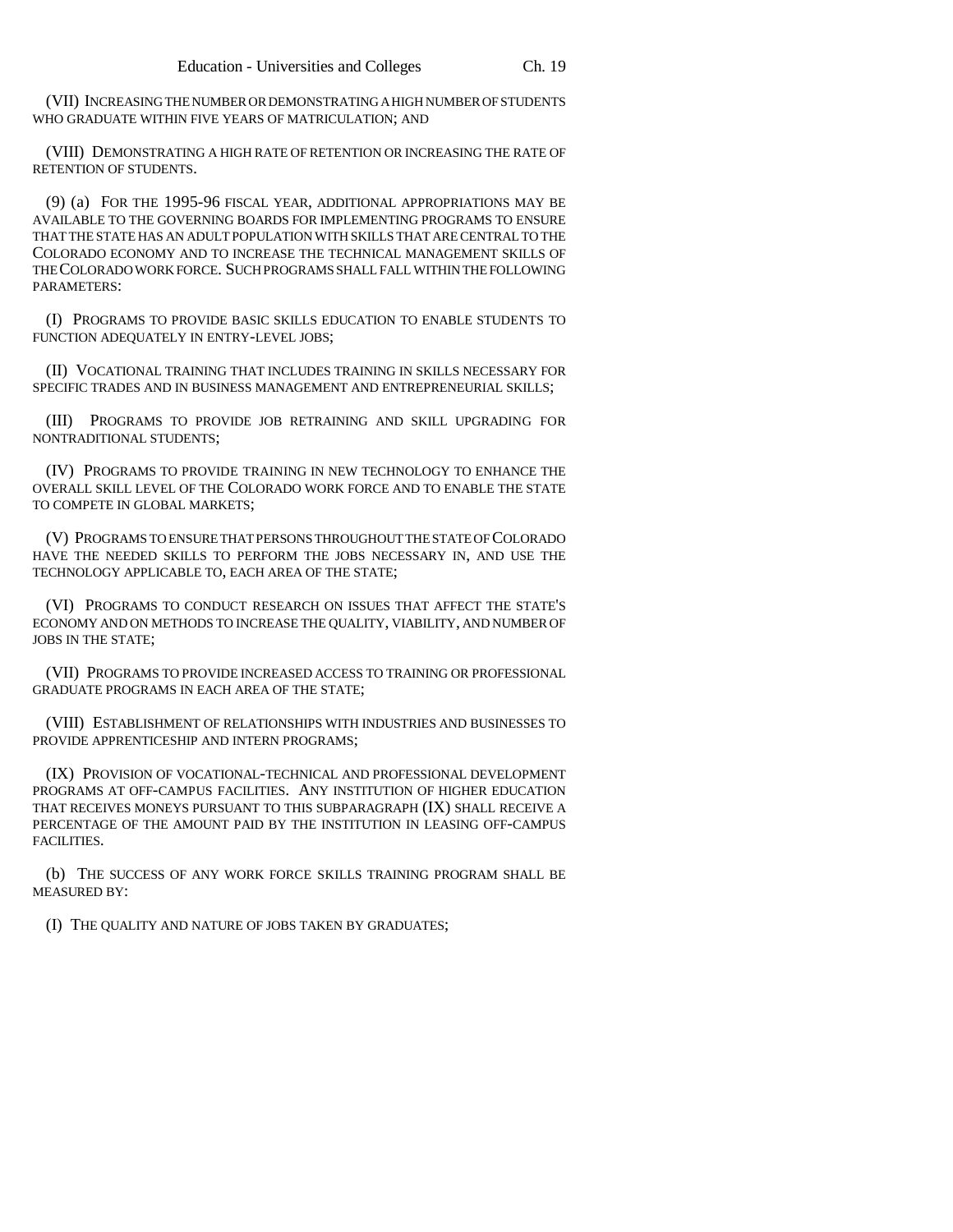(II) THE NUMBER OF GRADUATES PLACED IN POSITIONS RELEVANT TO THE NEEDS OF THE STATE;

(III) THE NUMBER OF GRADUATES PLACED IN POSITIONS WITHIN THE STATE AS COMPARED TO POSITIONS OUTSIDE THE STATE;

(IV) THE OPPORTUNITIES FOR COOPERATIVE EDUCATION AND INTERNSHIPS INCLUDED IN THE PROGRAM;

(V) THE DEGREE OF PROGRAM ACCESS FOR ALL STUDENTS.

(10) (a) FOR THE 1995-96 FISCAL YEAR, ADDITIONAL APPROPRIATIONS MAY BE AVAILABLE TO THE GOVERNING BOARDS FOR INCREASED ENROLLMENT, GIVING SPECIAL CONSIDERATION TO ENROLLMENT OF RESIDENT STUDENTS AT LOWER-COST INSTITUTIONS.

(b) TO RECEIVE ADDITIONAL APPROPRIATIONS PURSUANT TO THIS SUBSECTION (10), A GOVERNING BOARD MUST DEMONSTRATE:

(I) A PROJECTED INCREASE IN ENROLLMENT OF RESIDENT STUDENTS, INCLUDING BUT NOT LIMITED TO UNDER-REPRESENTED RESIDENT STUDENTS, OVER THE NUMBER OF RESIDENT STUDENTS, INCLUDING BUT NOT LIMITED TO UNDER-REPRESENTED STUDENTS, ENROLLED DURING THE 1994-95 SCHOOL YEAR;

(II) EFFORTS TO INCREASE ENROLLMENT IN GRADUATE PROGRAMS AND COURSES DELIVERED TO UNDER-SERVED AREAS OF THE STATE WHERE SUFFICIENT DEMAND IS DEMONSTRATED AND WHERE SUCH PROGRAMS AND COURSES ARE PROVIDED BY INSTITUTIONS AUTHORIZED BY THE COMMISSION TO OFFER SUCH PROGRAMS AND COURSES.

(11) (a) FOR THE 1995-96 FISCAL YEAR, ADDITIONAL APPROPRIATIONS MAY BE AVAILABLE TO THE GOVERNING BOARDS THAT HAVE IN PLACE OR ESTABLISH PROGRAMS THAT DEVELOP OR APPLY TECHNOLOGY TO THE EDUCATIONAL AND BUSINESS NEEDS OF THE STATE. FOR PURPOSES OF THIS SUBSECTION (11), "TECHNOLOGY" MEANS TECHNICAL METHODS OF ACHIEVING A PRACTICAL PURPOSE, INCLUDING THE APPLICATION OF SCIENTIFIC AND SOCIAL SCIENCE ADVANCES TO THE TEACHING AND LEARNING PROCESS, HEALTH CARE, THE ENVIRONMENT, THE ARTS AND HUMANITIES, BUSINESS AND INDUSTRY, AND OTHER AREAS OF STATE NEED. SUCH PROGRAMS SHALL FALL WITHIN THE FOLLOWING PARAMETERS:

(I) PROGRAMS FOR THE DEVELOPMENT OF OR TO PROVIDE ACCESS TO EDUCATIONAL TECHNOLOGIES FOR USE IN TEACHING;

(II) PROGRAMS FOR THE TRAINING OF FACULTY IN THE DEVELOPMENT AND USE OF EDUCATIONAL TECHNOLOGIES IN THE CURRICULUM;

(III) PROGRAM PLANS TO CONSTRUCT OR REDESIGN STUDIOS OR CLASSROOMS FOR THE PRODUCTION OF MATERIALS OR THE DELIVERY OR RECEIPT OF COURSES TO OR FROM OTHER SITES ON OR OFF CAMPUS;

(IV) PROGRAMS FOR THE DEVELOPMENT AND DELIVERY OF DISTANCE LEARNING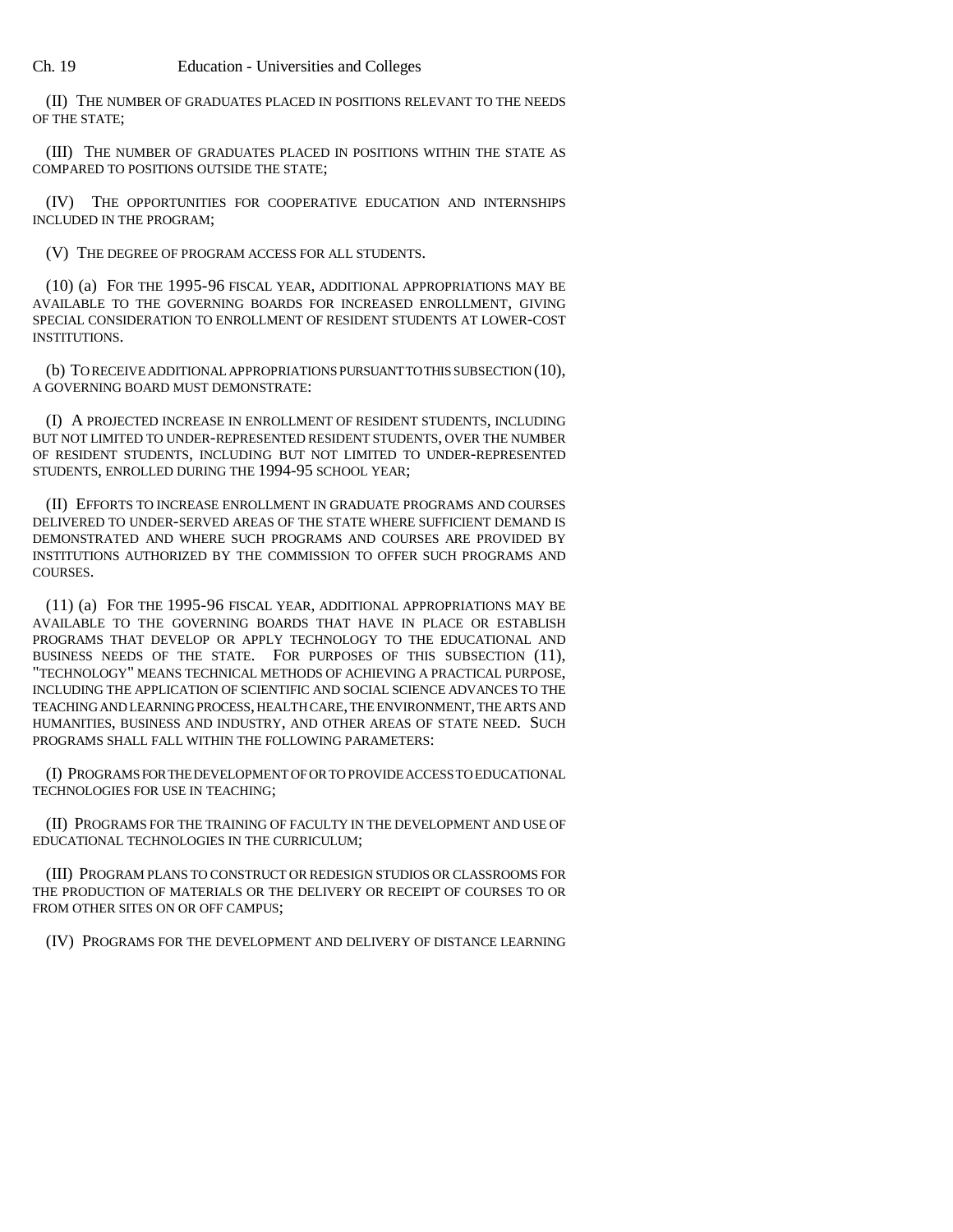EXPERIENCES AND SERVICES FOR STUDENTS AND CITIZENS IN THE WORKPLACE, IN PRIVATE HOMES, OR AT OTHER LOCATIONS OFF CAMPUS WITHIN COLORADO.

(b) THE COMMISSION SHALL MEASURE THE SUCCESS OF ANY PROGRAM THAT DEVELOPS OR APPLIES TECHNOLOGY TO THE EDUCATIONAL AND BUSINESS NEEDS OF THE STATE AS FOLLOWS:

(I) THE NUMBER OF COURSES THAT USE TECHNOLOGY;

(II) THE NUMBER OF FACULTY MEMBERS PARTICIPATING IN PROGRAMS FOR TRAINING IN THE DEVELOPMENT AND USE OF TECHNOLOGY IN THE CURRICULUM;

(III) THE INCREASE IN OPPORTUNITIES FOR DISTANCE LEARNING CREATED BY THE PROGRAM;

(IV) THE QUALITY AND NATURE OF THE EDUCATIONAL EXPERIENCE RESULTING FROM THE RESEARCH CONDUCTED BY THE PROGRAM:

(V) THE NUMBER OF PATENTS, LICENSES, AND USES OF RESEARCH DISCOVERIES FACILITATED BY THE TECHNOLOGY TRANSFER PROGRAM;

(VI) THE QUALITY OF THE EDUCATIONAL TECHNOLOGY PROGRAM SUPPORTED BY PROGRAM PLANS TO CONSTRUCT OR REDESIGN STUDIOS OR CLASSROOMS FOR THE PRODUCTION OF MATERIALS AND DISTANCE LEARNING EXPERIENCES.

(c) THE COMMISSION SHALL ESTABLISH AND ADMINISTER A COMPETITIVE GRANT PROCESS FOR DISTRIBUTING FUNDS UNDER THIS SUBSECTION (11), INCLUDING SETTING TIME FRAMES FOR SUBMISSION OF APPLICATIONS TO THE COMMISSION AND DECISIONS REGARDING SUCH APPLICATIONS, DETERMINING WHICH GOVERNING BOARDS WILL RECEIVE FUNDS, AND DETERMINING THE AMOUNT RECEIVED BY SUCH GOVERNING BOARDS.

**SECTION 3.** 23-1-113 (1) (b) and (1) (c), Colorado Revised Statutes, 1988 Repl. Vol., as amended, are amended, and the said 23-1-113 is further amended BY THE ADDITION OF A NEW SUBSECTION, to read:

**23-1-113. Commission directive - admission standards for baccalaureate and graduate institutions of higher education.** (1) (b) The standards established shall use at least two of the following three criteria for first-time admitted freshmen students: Standardized test scores, high school grade point average, and high school class rank. The criteria established shall be consistent with the role and mission established for each state-supported institution of higher education. In lieu of such criteria, additional criteria may be used for up to twenty percent of the admitted freshmen, EXCEPT AS OTHERWISE PROVIDED IN SUBSECTION (3) OF THIS SECTION. Students who meet the minimum criteria for admission shall not be guaranteed admission to the institution to which they have applied, but they shall be eligible for consideration.

(c) The standards established shall use college grade point average as the criterion for admitted transfer students. In lieu of such criterion, additional criteria may be used for up to twenty percent of the admitted transfer students, EXCEPT AS OTHERWISE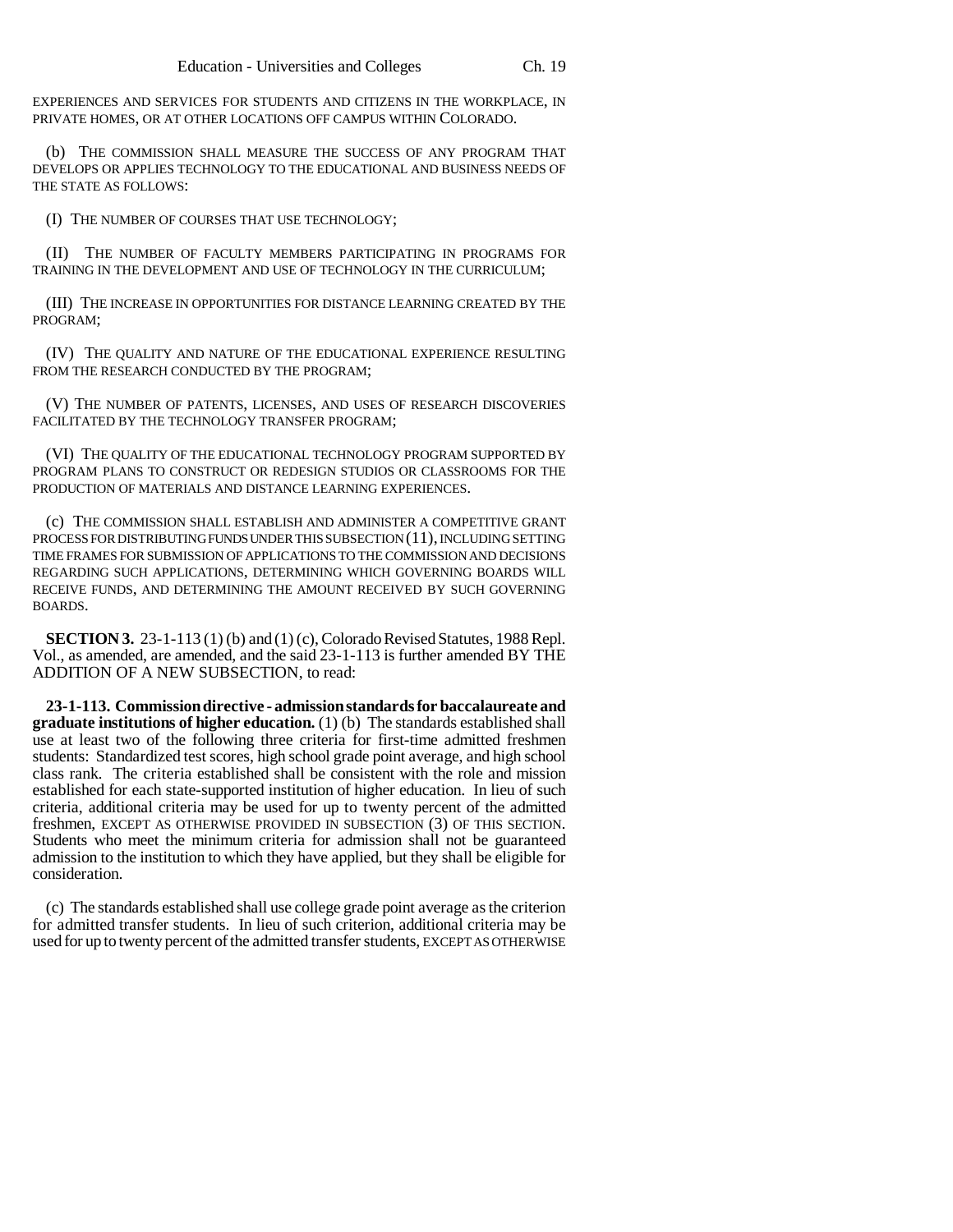PROVIDED IN SUBSECTION (3) OF THIS SECTION. The academic admission standards and policies established for transfer students shall be consistent with the student transfer agreements established by the commission pursuant to section 23-1-108 (7).

(3) (a) NOTWITHSTANDING THE PROVISIONS OF PARAGRAPHS (b) AND (c) OF SUBSECTION (1) OF THIS SECTION, ANY INSTITUTION THAT USED CRITERIA OTHER THAN STANDARDIZED TEST SCORES, HIGH SCHOOL AND COLLEGE GRADE POINT AVERAGES, AND HIGH SCHOOL CLASS RANK TO ADMIT GREATER THAN TWENTY PERCENT OF ITS FRESHMAN OR TRANSFER STUDENTS FOR THE FALL SEMESTER OF 1994 MAY USE SAID OTHER CRITERIA TO ADMIT THE SAME GREATER PERCENTAGE OF FRESHMEN AND TRANSFER STUDENTS FOR THE SCHOOL YEAR BEGINNING FALL SEMESTER, 1995.

(b) ON OR BEFORE OCTOBER 1, 1995, THE COMMISSION SHALL SUBMIT TO THE GOVERNOR, THE PRESIDENT OF THE SENATE, THE SPEAKER OF THE HOUSE OF REPRESENTATIVES, THE MAJORITY AND MINORITY LEADERS OF THE HOUSE OF REPRESENTATIVES AND THE SENATE, AND THE JOINT BUDGET COMMITTEE A PROPOSAL REGARDING CONSIDERATION OF STANDARDIZED TEST SCORES, HIGH SCHOOL AND COLLEGE GRADE POINT AVERAGES, AND HIGH SCHOOL CLASS RANK FOR ADMISSIONS AT EACH INSTITUTION AND THE PERCENTAGE OF STUDENTS ADMITTED UNDER ADDITIONAL CRITERIA AT EACH INSTITUTION.

**SECTION 4.** 23-1-113.5 (1), Colorado Revised Statutes, 1988 Repl. Vol., as amended, is amended to read:

**23-1-113.5. Commission directive - resident admissions.** (1) It is the intent of the general assembly that all state-supported institutions of higher education operate primarily to serve and educate the people of Colorado. The general assembly therefore directs the commission to develop admission policies to ensure that, beginning with the fall term of 1994 and for the fall term of each year thereafter, not less than fifty-five percent of the incoming freshman class at each state-supported institution of higher education are in-state students as defined in section 23-7-102 (5). Commencing with the fall term of 1995, this requirement shall be met if the percentage of in-state students in the incoming freshman class for the then current fall term and the two previous fall terms averages not less than fifty-five percent. Such fifty-five percent requirement shall also apply to the up to twenty percent PERCENTAGE of incoming freshmen students WHO ARE admitted based on criteria other than standardized test scores, high school class rank, and high school grade point average pursuant to section 23-1-113 (1) (b). In addition, the commission shall develop admission policies to ensure, beginning with the fiscal year which begins July 1, 1994, and for each fiscal year thereafter, that not less than two-thirds of the total student enrollment, including undergraduate and graduate students, at each campus of each state-supported institution of higher education, except the Colorado school of mines, are in-state students as defined in section 23-7-102 (5) and that not less than sixty percent of the total student enrollment, including undergraduate and graduate students, at the Colorado school of mines are in-state students as defined in section 23-7-102 (5). This requirement shall be met if, commencing with the fiscal year that begins July 1, 1995, the fraction of in-state students, as defined in section 23-7-102 (5), enrolled at each state-supported institution of higher education, except the Colorado school of mines, averages not less than two-thirds of the total fiscal year student enrollment for the then current fiscal year plus the two previous fiscal years. For the Colorado school of mines, this fraction of in-state students shall be not less than three-fifths. Such policies shall be implemented no later than July 1, 1994. The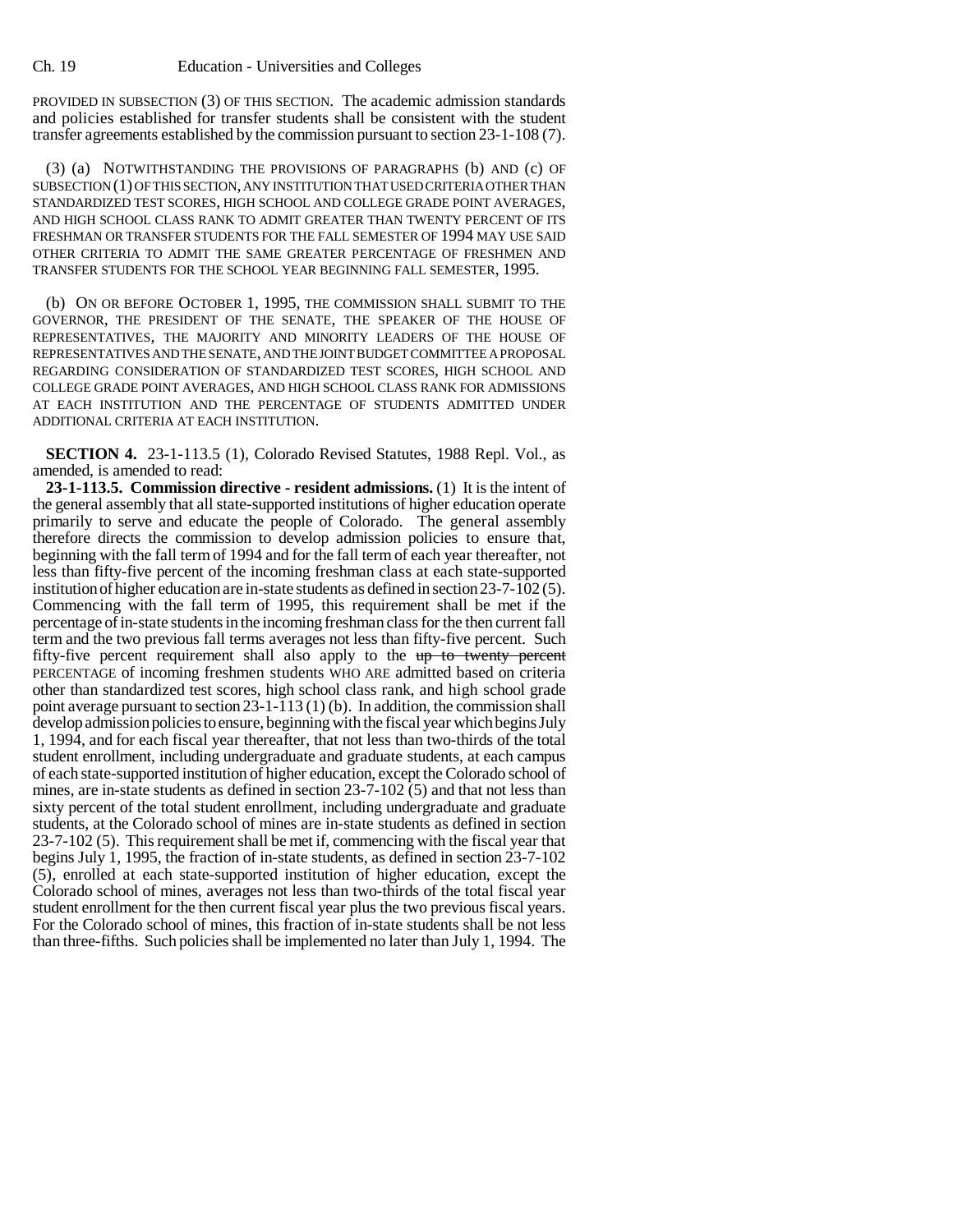commission shall report to the general assembly on or before January 1, 1995, the policies it has established pursuant to this section.

**SECTION 5.** 23-1-105 (3.5) (a) and (3.5) (b), Colorado Revised Statutes, 1988 Repl. Vol., as amended, are amended to read:

**23-1-105. Duties and powers of the commission with respect to appropriations.** (3.5) (a) Prior to January 1, 1994, and prior to each January 1 OF EACH EVEN-NUMBERED YEAR thereafter, the commission, in collaboration with the governor, the speaker of the house of representatives, the president of the senate, the majority and minority leaders of the house of representatives and the senate, and the joint budget committee, shall identify five policy areas for additional funding within the state system of higher education. Funding for such policy areas, if approved by the general assembly, shall be in addition to base funding for the state system of higher education. For the purposes of this section, "base funding" means the appropriation distributed pursuant to the distribution formula established by the commission pursuant to subsection (3) of this section.

(b) The policy areas identified for funding pursuant to paragraph (a) of this subsection (3.5) shall be recommended to the general assembly in a bill which shall be introduced in the house of representatives within the first fourteen days of each regular session of each THE general assembly HELD DURING AN EVEN-NUMBERED YEAR beginning with the second regular session of the fifty-ninth general assembly. Within thirty days of the passage of such bill by the general assembly, the commission shall establish for each of the adopted policy areas a distribution formula of appropriations to each governing board under the principles established in subsection (3) of this section. PRIOR TO ADOPTION OF THE GENERAL APPROPRIATIONS BILL DURING ANY ODD-NUMBERED YEAR, THE COMMISSION MAY ADJUST THE DISTRIBUTION FORMULAS FOR ANY OF THE POLICY AREAS AS MAY BE NECESSARY.

**SECTION 6.** 23-60-205, Colorado Revised Statutes, 1988 Repl. Vol., is amended to read:

**23-60-205. Community and technical colleges.** The state system of community and technical colleges shall include: Arapahoe community college, the community college of Aurora, the community college of Denver, Front Range community college, Lamar community college, Morgan community college, Otero junior college, Pikes Peak community college, Pueblo community college, Red Rocks community college, and Trinidad state junior college, AND COLORADO COMMUNITY COLLEGE AND OCCUPATIONAL EDUCATION SYSTEM COLLEGE; any local district community college which joins the state system pursuant to part 2 of article 71 of this title; and any other such college created by the general assembly. The state system of community and technical colleges shall be governed by the state board for community colleges and occupational education. Any college in the system may withdraw pursuant to section 23-71-205.

**SECTION 7.** 24-19-108 (1) (b), Colorado Revised Statutes, 1988 Repl. Vol., as amended, is amended to read:

**24-19-108. Exceptions.** (1) The provisions of this article shall not apply to the following: